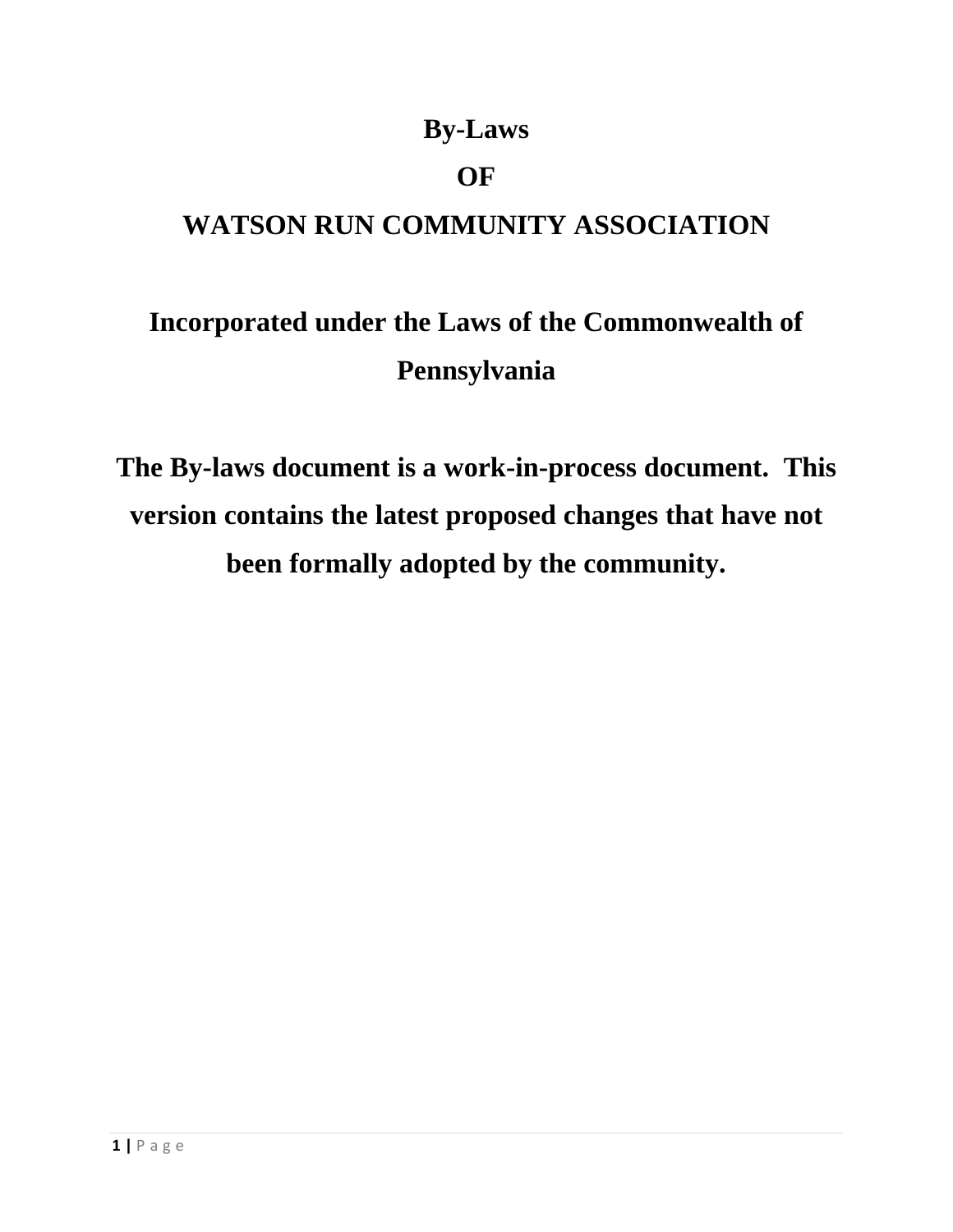### **BYLAWS**

### **OF**

# **WATSON RUN HOA**

#### **PREAMBLE**

The following Bylaws shall be subject to, and governed by, the Non-Profit Corporation Act of Pennsylvania and the Articles of Incorporation of Watson Run Community Association. In the event of a direct conflict between the herein contained provisions of these Bylaws and the mandatory provisions of the Non-Profit Corporation Act of Pennsylvania, said Non-Profit Corporation Act shall be the prevailing controlling law. In the event of a direct conflict between the provisions of these Bylaws and the Articles of Incorporation of Corporation/Organization, it shall then be these Bylaws which shall be controlling. These by-laws will supersede all by-laws that were written by the Declarant, Red School, LLC, a Pennsylvania limited liability company.

#### **ARTICLE 1 – NAME**

The legal name of the Non-Profit Corporation/Organization shall be known as Watson Run Community Association and shall herein be referred to as "WR."

#### **ARTICLE 2 – PURPOSE**

The general purposes for which this HOA has been established are as follows:

The purpose for which the Non-Profit Corporation is formed is set forth in the attached Articles of Incorporation.

WR is established within the meaning of IRS Publication 557 Section 501(c)(3) Organization of the Internal Revenue Code of 1986, as amended (the "Code") or the corresponding section of any future federal tax code and shall be operated exclusively for this Watson Run Community Association was organized to help the community management company understand the defined rules and regulations that have been written and approved by committee and the executive board of Watson Run Community Association.

In addition, this Corporation/Organization has been formed for the purpose of performing all things incidental to, or appropriate in, the foregoing specific and primary purposes. However, WR

.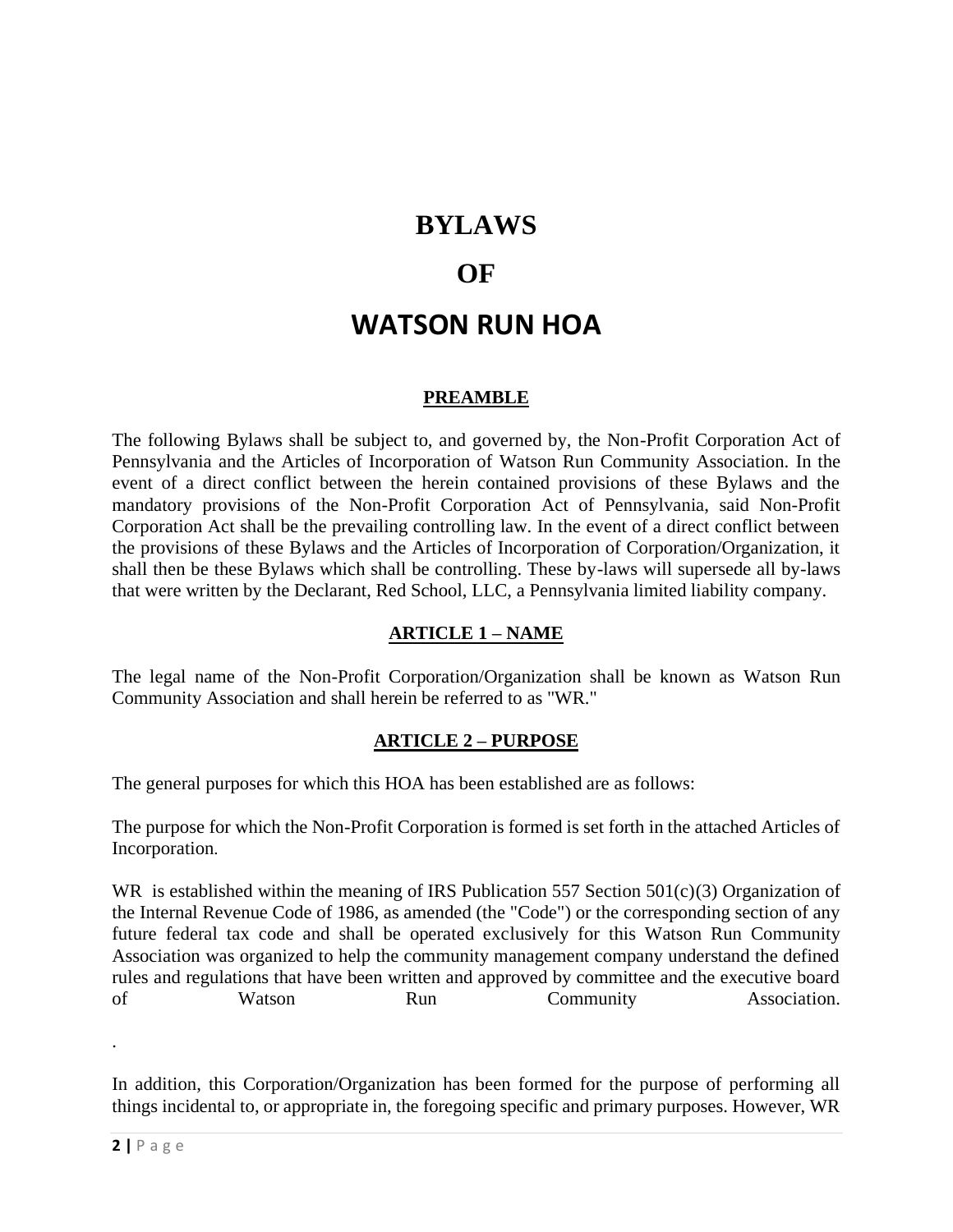shall not, except to an insubstantial degree, engage in any activity or the exercise of any powers which are not in furtherance of its primary non-profit purposes.

WR shall hold and may exercise all such powers as may be conferred upon any nonprofit organization by the laws of the State of Pennsylvania and as may be necessary or expedient for the administration of the affairs and attainment of the purposes of the Corporation/Organization. At no time and in no event shall WR participate in any activities which have not been permitted to be conducted by a Corporation/Organization exempt under Section 501(c) of the Internal Revenue Code of 1986 (the "Code").

#### **ARTICLE 3 – OFFICES**

The principal office of WR shall be in the Clubhouse at 30 Springhouse Ln, Gordonville, Pennsylvania 17529.

#### **ARTICLE 4 – DEDICATION OF ASSETS**

The properties and assets of WR are irrevocably dedicated to and for non-profit purposes only. No part of the net earnings, properties, or assets of this Corporation/Organization, on dissolution or otherwise, shall inure to the benefit of any person or any member, director, or officer of this Corporation/Organization. On liquidation or dissolution, all remaining properties, and assets of WR shall be distributed and paid over to an organization dedicated to non-profit purposes which has established its tax-exempt status pursuant to Section 501(c) of the Code.

#### **ARTICLE 5 – EXECUTIVE BOARD**

#### *General Powers and Responsibilities*

WR shall be governed by an Executive Board that consists of 5 duly elected volunteering members of the community, which shall have all the rights, powers, privileges, and limitations of liability of directors of a non-profit corporation organized under the Non-Profit Corporation Act of Pennsylvania. The Executive Board shall establish policies and directives governing business and programs of WR and shall delegate to the President of the Executive Board and the Executive Board Officers, subject to the provisions of these Bylaws, authority, and responsibility to see that the policies and directives are appropriately followed.

#### *Number and Qualifications*

The Board will have 5 members. A Board member must be a resident of the State of Pennsylvania, and the Watson Run Community. A board member must be available during the day and some evenings for tasks and meetings. A board member must be available to assume all responsibilities, activities, tasks, and schedules.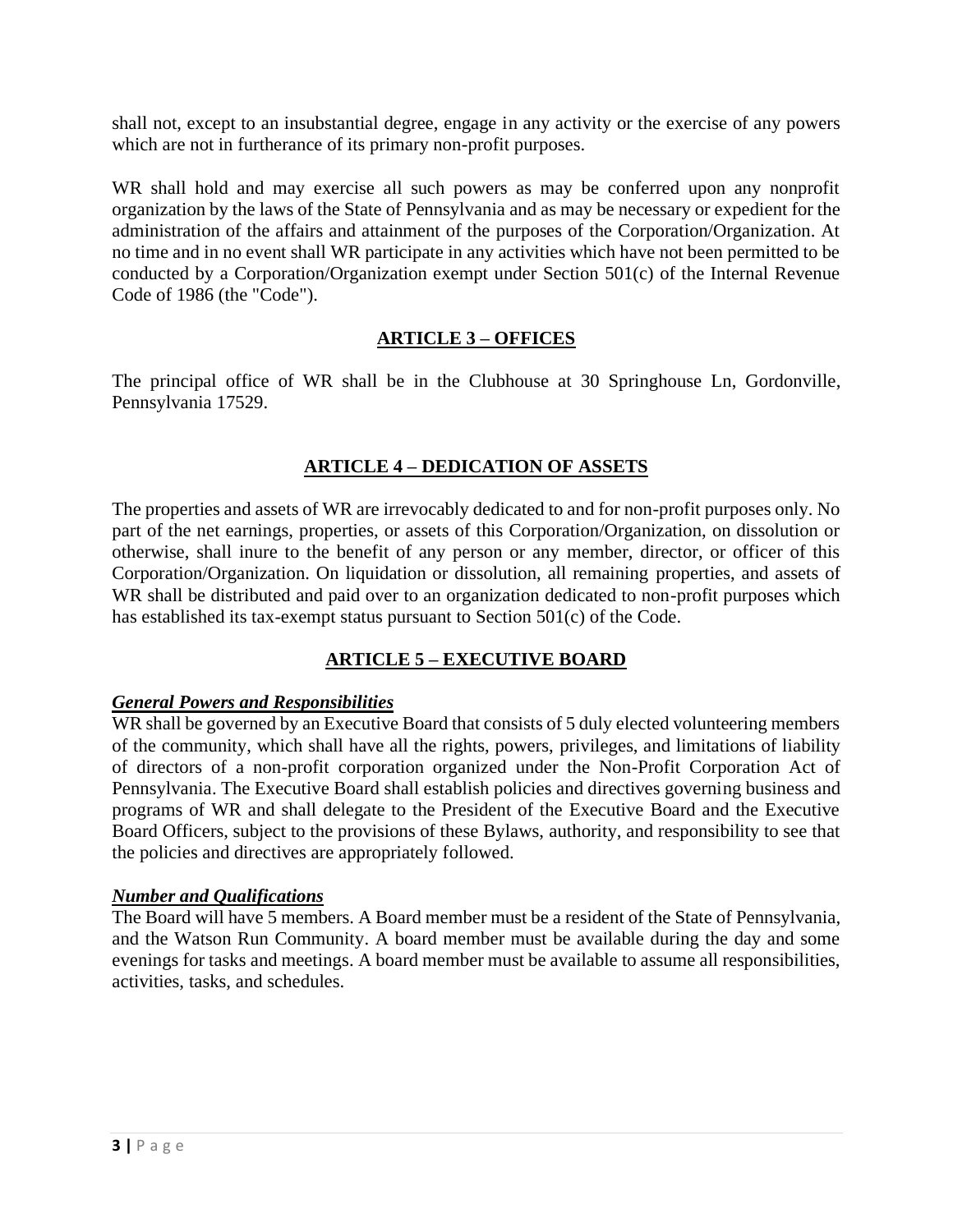#### *Conflict of Interest Avoidance*

Board members and future candidates of the board must not be compensated in any way or be a volunteer for any vendor, any sub-contracted company, or in a position of any authority within Leacock Township, Volunteering for locally sponsored charities and their events, the Library, the Leacock Township Fire Company, and Intercourse Heritage Days would not be examples of a violation for this clause. Any violation of this clause will result in immediate dismissal of a current member from the Executive Board and invalidate the candidacy or nomination of any individual(s) for a seat on the board until there is no longer a conflict.

#### *Board Elections*

Any interested resident of Watson Run can run for any Executive Board seat that is coming to term. Candidates must supply a brief bio for consideration by the current Executive Board which will be shared with the community prior to the election. There will be a "meet the candidates" meeting for all candidates for the Executive Board before the annual election meeting that is conducted in April each year. All candidates must receive 50% plus one vote of the quorum of the election body of residents present. Residents that plan to be absent from the annual meeting may send in an absentee ballot to cast their ballot. All absentee ballots must be post marked the Wednesday prior to the yearly election. For example, if there are 178 votes cast (one per household for each candidate), then for a candidate to be considered they must receive at least ninety votes. If there are not enough candidates for the number of open Executive Board positions available or not all the candidates received the required number of votes, then the remaining position(s) will be filled by appointment of the Executive Board members. If there is a tie, then a run-off will be conducted. Write-in candidates are prohibited.

#### *Term of Board*

All elected members to the Board shall serve for a term of 2 year(s). No person shall serve more than 3 consecutive terms (6 years) after which a person cannot run again for 2 years.

#### *Vacancies*

A vacancy on the Executive Board may exist at the occurrence of the following conditions:

- a) The death, resignation, or removal of any executive board member.
- b) The declaration by resolution of the Board of a vacancy by the President, who has been declared of unsound mind by a final order of court, convicted of a felony, found by final order or judgment of any court to have breached a duty pursuant to the Corporation Code and/or Act of the law dealing with the standards of conduct for an executive board member, or has missed 3 consecutive meetings of the Executive Board, or a total of 4 meetings of the Board during any one calendar year;
- c) A board member can be removed for a conflict of interest as defined above.
- d) All vacancies will be filled by appointment of a majority vote of the existing Board of Directors and shall be elected for the unexpired term of their predecessor in office.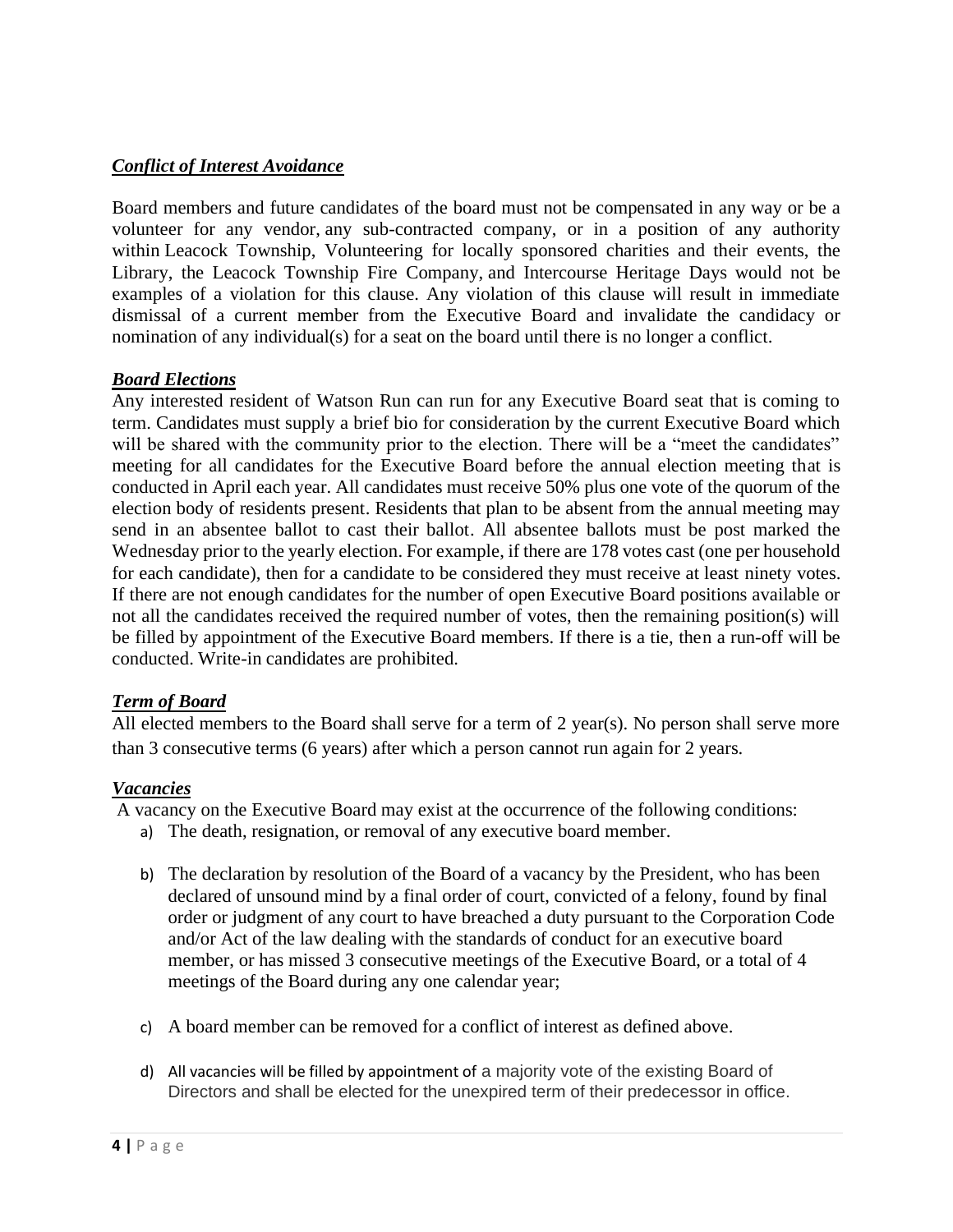Each Board member shall have the right to resign at any time upon written notice thereof to the President of the Board, or the Vice President of the Board. Unless otherwise specified in the notice, the resignation shall take effect upon receipt thereof, and the acceptance of such resignation shall take effect upon receipt thereof, and the acceptance of such resignation shall not be necessary to make it effective.

#### *Removal*

Any board member may be asked for their resignation and then removed, at any duly constituted meeting of the Board, by the affirmative vote of a 60% majority of then-serving Board members. If necessary, a Board member can be removed with a two-thirds vote and petition of the residents of Watson Run Community Association as defined in the State of Pennsylvania HOA Laws and regulations.

#### *Meetings*

The Board's regular meetings may be held at such time and place as shall be determined by the Board. The President of the Board or any 4 regular Board members may call a special meeting of the Board with 5 days' written notice provided to each member of the Board. The notice shall be served upon each Board member via hand delivery, regular mail, email, or fax. The person(s) authorized to call such special meetings of the Board may also establish the place the meeting is to be conducted, so long as it is a reasonable place to hold any special meetings of the Board.

#### *Minutes*

The current Management Company shall be responsible for the recording of all minutes of each meeting of the Board in which business shall be transacted in such order as the Board may determine from time to time. However, if the Management Company is unavailable, the President of the Board shall appoint an individual to function as Secretary at the meeting. The Secretary, or the individual appointed to function as Secretary, shall prepare the minutes of the meetings, which shall be delivered to WR to be placed in the minute books. A copy of the minutes shall be delivered to each Board member via either regular mail, hand delivered, emailed, or faxed within thirty business days after the close of each Board meeting. Once the meeting minutes are approved by the Executive Board a copy will be added to the Associations website.

#### *Action by written Consent.*

Any action required by law to be taken at a meeting of the Board, or any action that may be taken at a meeting of the Board, may be taken without a meeting if consent in writing setting forth the action so taken shall be signed by all Board members. The number of board members in office must constitute a quorum for an action taken by unanimous written consent. Such consent shall be placed in the minute book of WR and shall have the same force and effect as a unanimous vote of the Board taken at an actual meeting. The Board members written consent may be executed in multiple counterparts or copies, each of which shall be deemed an original for all purposes.

#### *Quorum*

At each meeting of the Executive Board, the presence of 3 persons shall constitute a quorum for the transaction of business. If at any time the Board consists of an even number of members and a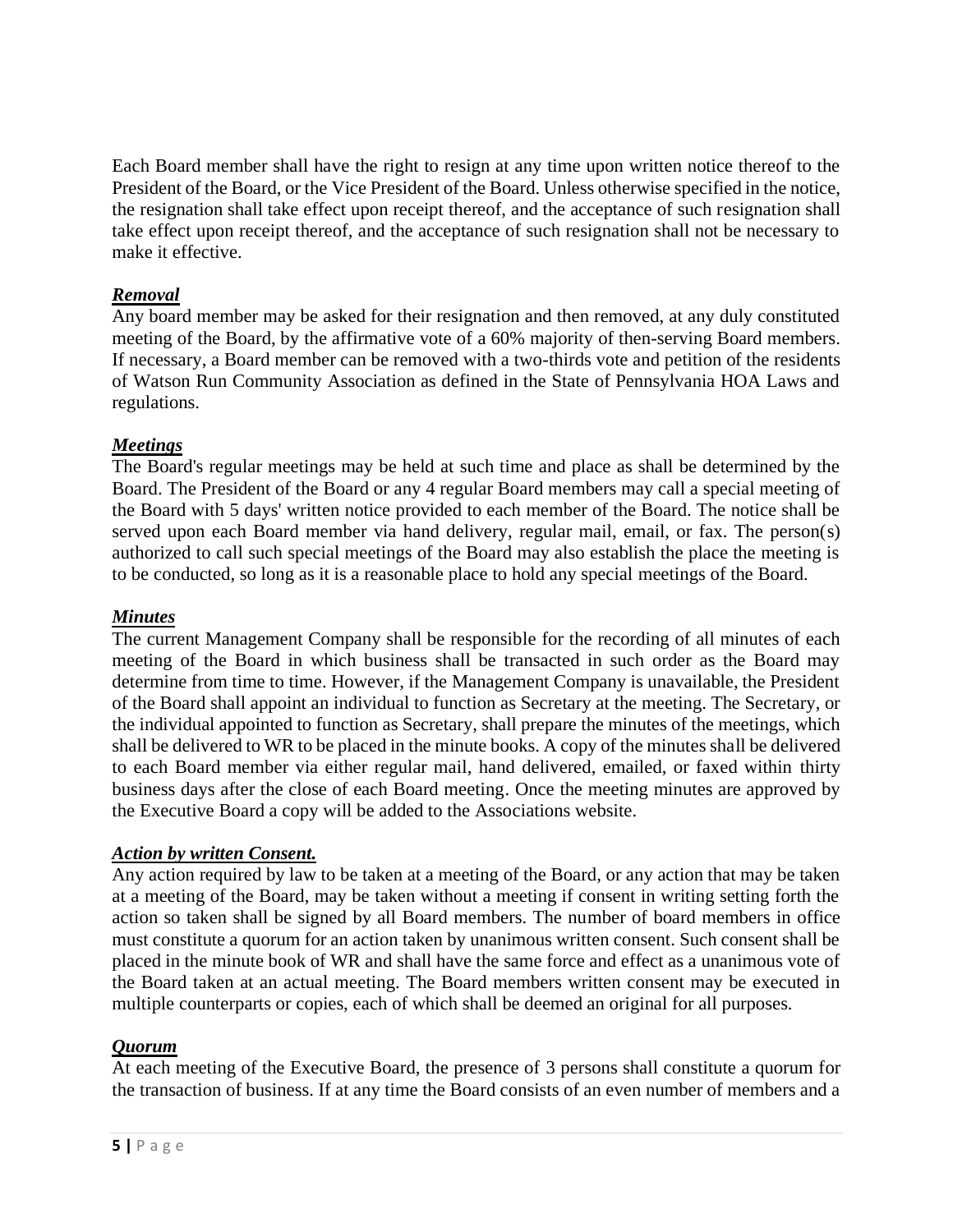vote result in a tie, then the vote of the President of the Board shall be the deciding vote. The act of the majority of the Board members serving on the Executive Board and present at a meeting in which there is a quorum shall be the act of the Board, unless otherwise provided by the Articles of Incorporation, these Bylaws, or a law specifically requiring otherwise. If a quorum is not present at a meeting, the Board members present may adjourn the meeting from time to time without further notice until a quorum shall be present. However, a Board member shall be considered present at any meeting of the Board if during the meeting he or she is present via telephone or web conferencing with the other Board members participating in the meeting.

#### *Voting*

Each Board member shall only have one vote.

#### *Proxy*

Board members shall not be allowed to vote by written proxy.

#### *Board Member Attendance*

An elected Board Member who is absent from 3 consecutive regular meetings of the Board during a fiscal year shall be encouraged to reevaluate with the President of the Board his/her commitment to the Corporation/Organization. The Board may deem a Board member who has missed 3 consecutive meetings without such a reevaluation with the Chair to have resigned from the Board.

#### **ARTICLE 6 – OFFICERS**

#### *Officers and Duties*

The Board shall nominate and vote for officers of WR which shall include a President of the Board, a Vice President, a Secretary, and a Treasurer. The same person may hold any number of offices, except that neither the Vice President, nor the Secretary nor the Treasurer may serve concurrently as the President. In addition to the duties in accordance with this Article, officers shall conduct all other duties typically pertaining to their offices and other such duties which may be required by law, Articles of Incorporation, or by these bylaws, subject to control of the Executive Board, and they shall perform any other such additional duties which the Executive Board may assign to them at their discretion.

The officers will be selected by the Board at its annual meeting, and shall serve the needs of the Board, subject to all the rights. Therefore, without any bias or predisposition to the rights of any officer that may be under any contract of employment, any officer may be removed by 60% the Board. All officers have the right to resign at any time by providing notice in writing to the President, Vice President and/or Secretary, without bias or predisposition to all rights, if any, of WR under any contract to which said officer is a part thereof. All resignations shall become effective upon the date on which the written notice of resignation is received or at any time later as may be specified within the resignation; and unless otherwise indicated within the written notice, a stated acceptance of the resignation shall not be required to make the resignation effective.

All vacancies in any office because of death, resignation, disqualification, removal, or for any other cause, shall be filled in accordance with the herein prescribed bylaws for regular appointments to such office.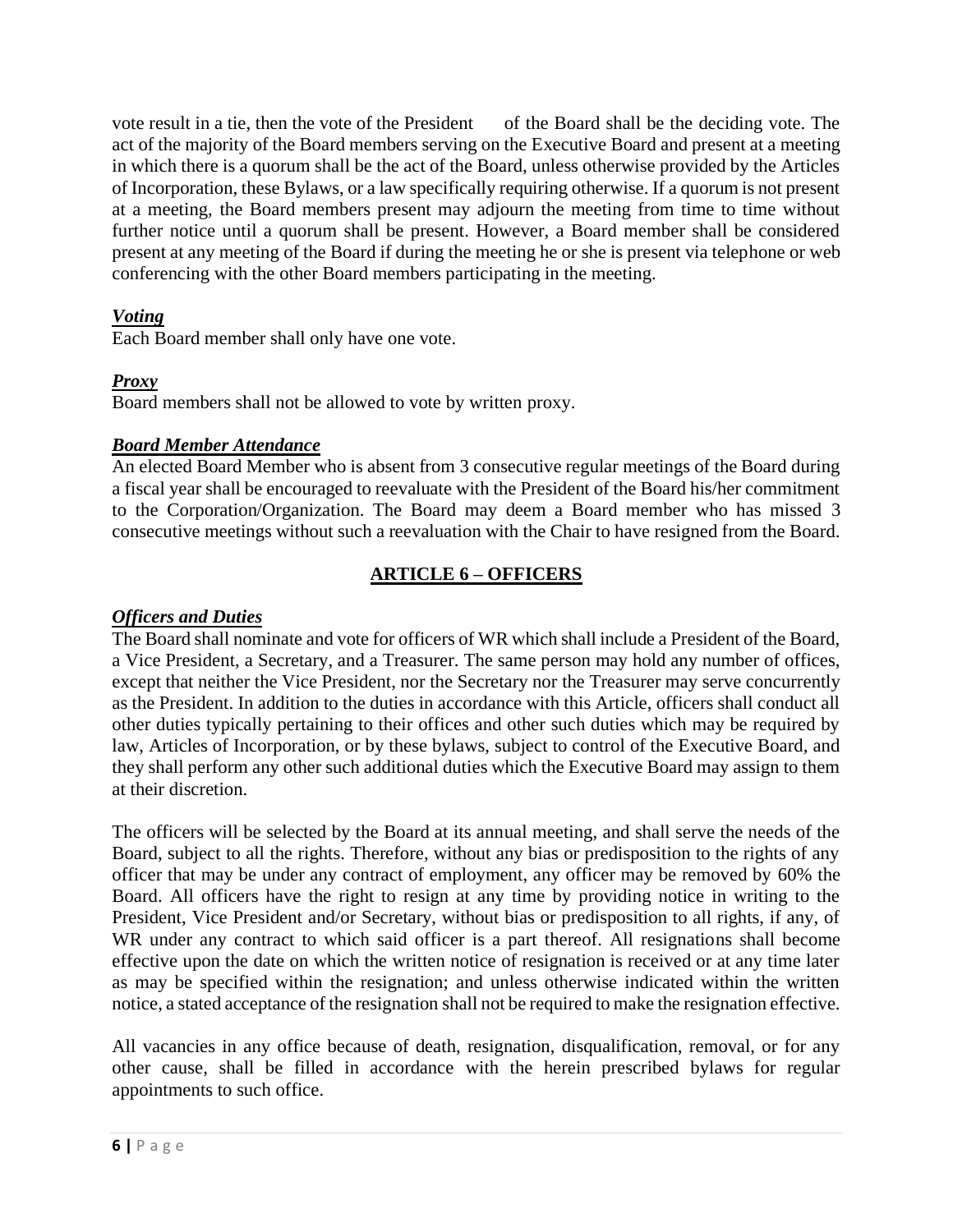#### **Designation**

The officers of the Association shall include a President, Vice President, Secretary and Treasurer One person may concurrently hold the duties of Vice President and Secretary

#### *President*

It shall be the responsibility of the President, in general, to supervise and conduct all activities and operations of the Corporation/Organization, subject to the control, advice and consent of the Executive Board. The President shall keep the Executive Board completely informed, shall freely consult with them in relation to all activities of the Corporation/Organization, and shall see that all orders and/or resolutions of the Board are conducted to the effect intended. The President shall be empowered to act, speak for, or otherwise represent WR between meetings of the Board. The President shall be responsible for the hiring and firing of all personnel and shall be responsible for keeping the Board informed always of staff performance and for implementing any personnel policies which may be adopted and implemented by the Board. The President, always, is authorized to contract, receive, deposit, disburse and account for all funds of the Corporation/Organization, to execute in the name of WR all contracts and other documents authorized either generally or specifically by the Board to be executed by the Corporation/Organization, and to negotiate all material business transactions of the Corporation/Organization.

#### **Vice President**

The key role of vice president is to function as a substitute for the president should they be unavailable for whatever reason. In cases of the president's absence, someone must be available to oversee the rest of the board and association to ensure it continues to run smoothly.

#### *Secretary*

The Secretary shall be the custodian of all records and documents of the WR, which are required to be kept at the principal office of WR and shall function as secretary at all meetings of the Executive Board and shall keep the minutes of all such meetings on file in hard copy or electronic format. This duty may be delegated to the Management Company.

#### *Treasurer*

It shall be the responsibility of the Treasurer to keep and maintain, or cause to be kept and maintained, adequate and accurate accounts of all the properties and business transactions of WR including accounts of its assets, liabilities, receipts, disbursements, gains, losses, capital, retained earnings, and other matters customarily included in financial statements.

The Treasurer, with the information received from the Management Company, shall be responsible for ensuring the deposit of, or cause to be deposited, all money and other valuables as may be designated by the Executive Board. Furthermore, the Treasurer shall review the disbursement of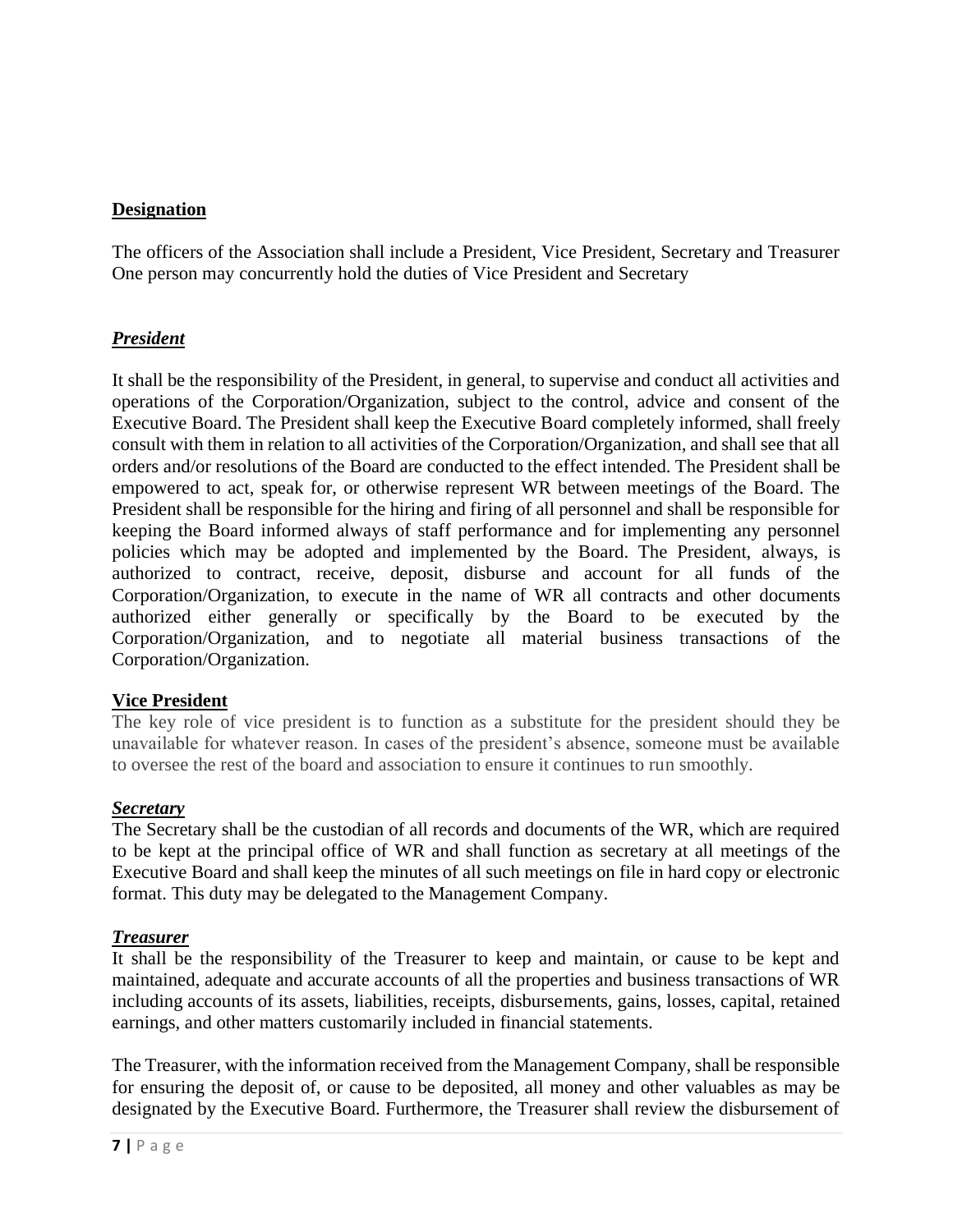the funds of WR, as having been defined by the General Ledger delivered to the Treasurer from the Management Company at the monthly Board Meetings.

#### **ARTICLE 7 – DUTIES OF THE EXECUTIVE BOARD**

The Executive Board shall prepare and adopt an annual budget of Common Expenses for each calendar year, which may include working capital funds and reasonable reserves for depreciation and renewals. Each annual budget shall include a separate accounting for general Common Expenses of the Association. Each annual budget shall be adopted by the Executive Board at a meeting held no later than the last day of November preceding the budget year. Notice of the meeting for consideration and adoption of the budget shall be given to all residents of the community. A copy of the proposed budget shall be given to all residents with the notice of the meeting.

The residents of the community, at a meeting that will be held within 30 days of approval of the annual budget, may reject the budget by a vote of the two-thirds of the residents in community. If the initial budget or any subsequent budget adopted by the Executive Board is rejected by the residents. The Executive Board shall adopt a new budget within 15 days after the rejection by the residents.

#### **ARTICLE 8 – COMMITTEES**

#### *Architectural Review Committee*

The Architectural review committee (ARC) is created to assist the Executive Board in the integrity and review of any exterior changes to the resident's property as defined in the Watson Run Community Association's Rules and Regulations. The ARC chairperson is appointed by the President of the Executive Board. The ARC consists of three active members and up to two additional members as needed to manage the volume of requests without delays due to vacations, illnesses and/or other conflicts. All members of the ARC are volunteers from the community.

#### **ARTICLE 9 – RECORDS AND REPORTS**

#### *Maintenance and Inspection of Articles and Bylaws*

WR shall keep at its principal office the original or a copy of its Articles of Incorporation and bylaws as amended to date, which shall be open to inspection by the board members at all reasonable times during office hours. All governing documents, by-laws and rules and regulations are posted on the community website for review and reference.

#### *Maintenance and Inspection of Federal Tax Exemption Application and Annual Information Returns*

WR shall keep at its principal office a copy of its federal tax exemption application and its annual information returns for three years from their date of filing, which shall be open to public inspection and copying to the extent required by law.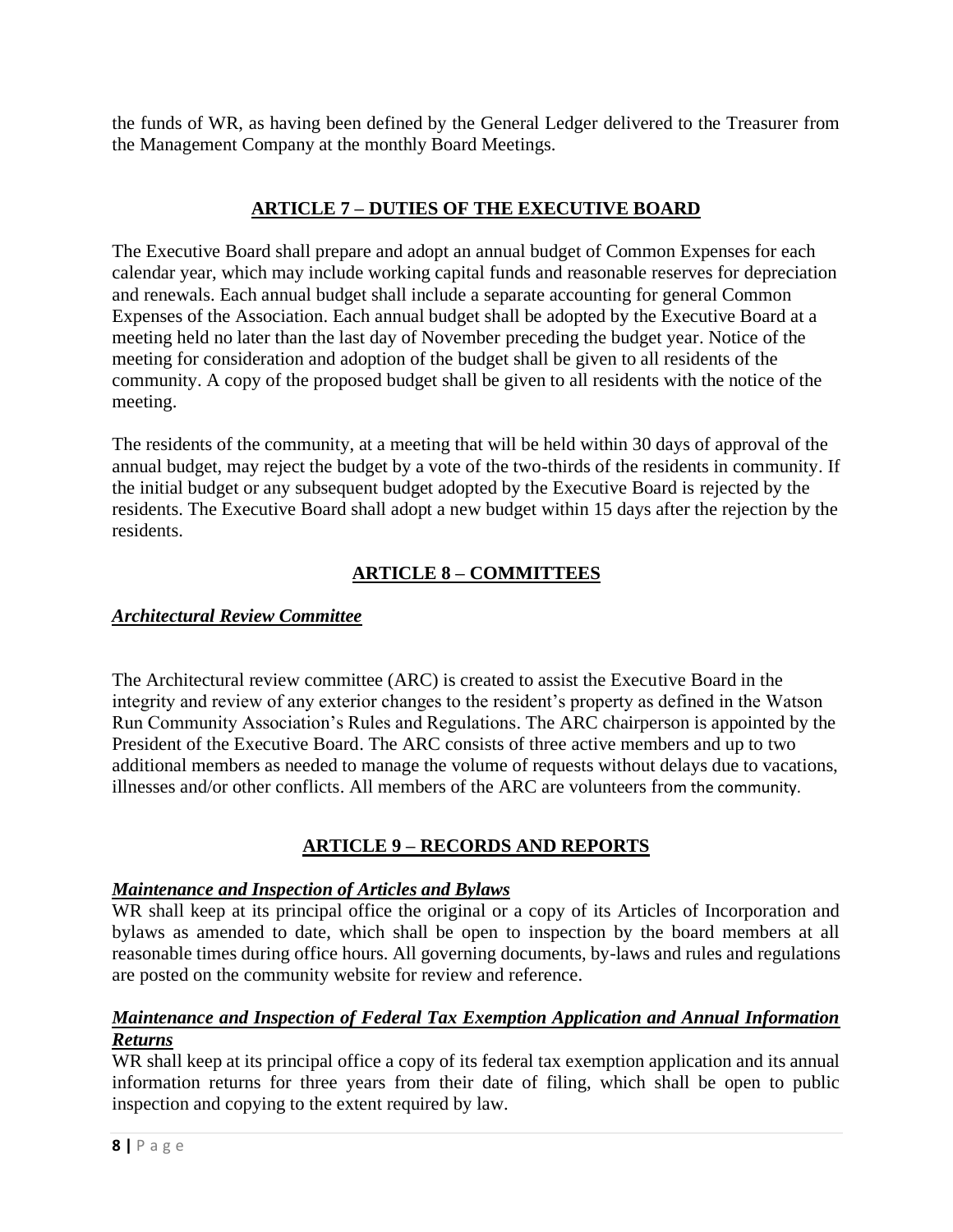#### *Maintenance and Inspection of Other Corporate Records*

WR shall keep adequate and correct books and records of accounts and written minutes of the proceedings of the Board and committees of the Board. All such records shall be kept at a place or places as designated by the Board and committees of the Board, or in the absence of such designation, at the principal office of the Corporation/Organization. The minutes shall be kept in written or typed form, and other books and records shall be kept either in written or typed form or in any form capable of being converted into written, typed, or printed form. Upon leaving office, each officer, employee, or agent of WR shall turn over to his or her successor or the Chair of the Board or President, in good order, such corporate/organization monies, books, records, minutes, lists, documents, contracts or other property of WR as have been in the custody of such officer, employee, or agent during his or her term of office.

Every executive board member shall have the absolute right at any reasonable time to inspect all books, records, and documents of every kind and the physical properties of WR and each of its subsidiary corporations/organizations. The inspection may be made in person or by an agent or attorney and shall include the right to copy and make extracts of documents.

#### *Preparation of Annual Financial Statements*

WR shall prepare annual financial statements using generally accepted accounting principles. Such statements shall be audited by an independent certified public accountant, in conformity with generally accepted accounting standards. WR shall make these financial statements available to the Pennsylvania Attorney General and members of the public for inspection no later than 90 days after the close of the fiscal year to which the statements relate.

#### *Reports*

The Board shall ensure an annual report is sent to all executive board members within 90 days after the end of the fiscal year of the Corporation/Organization, which shall contain the following information:

- a) The assets and liabilities, including trust funds, of this corporation at the end of the fiscal year.
- b) The principal changes in assets and liabilities, including trust funds, during the fiscal year.
- c) The expenses or disbursements of WR for both general and restricted purposes during the fiscal year.
- d) The information required by Non-Profit Corporation Act concerning certain self-dealing transactions involving more than \$50,000 or indemnifications involving more than \$10,000 which took place during the fiscal year.

The report shall be accompanied by any pertinent report from an independent accountant or, if there is no such report, the certificate of an authorized officer of WR that such statements were prepared without audit from the books and records of the Corporation/Organization.